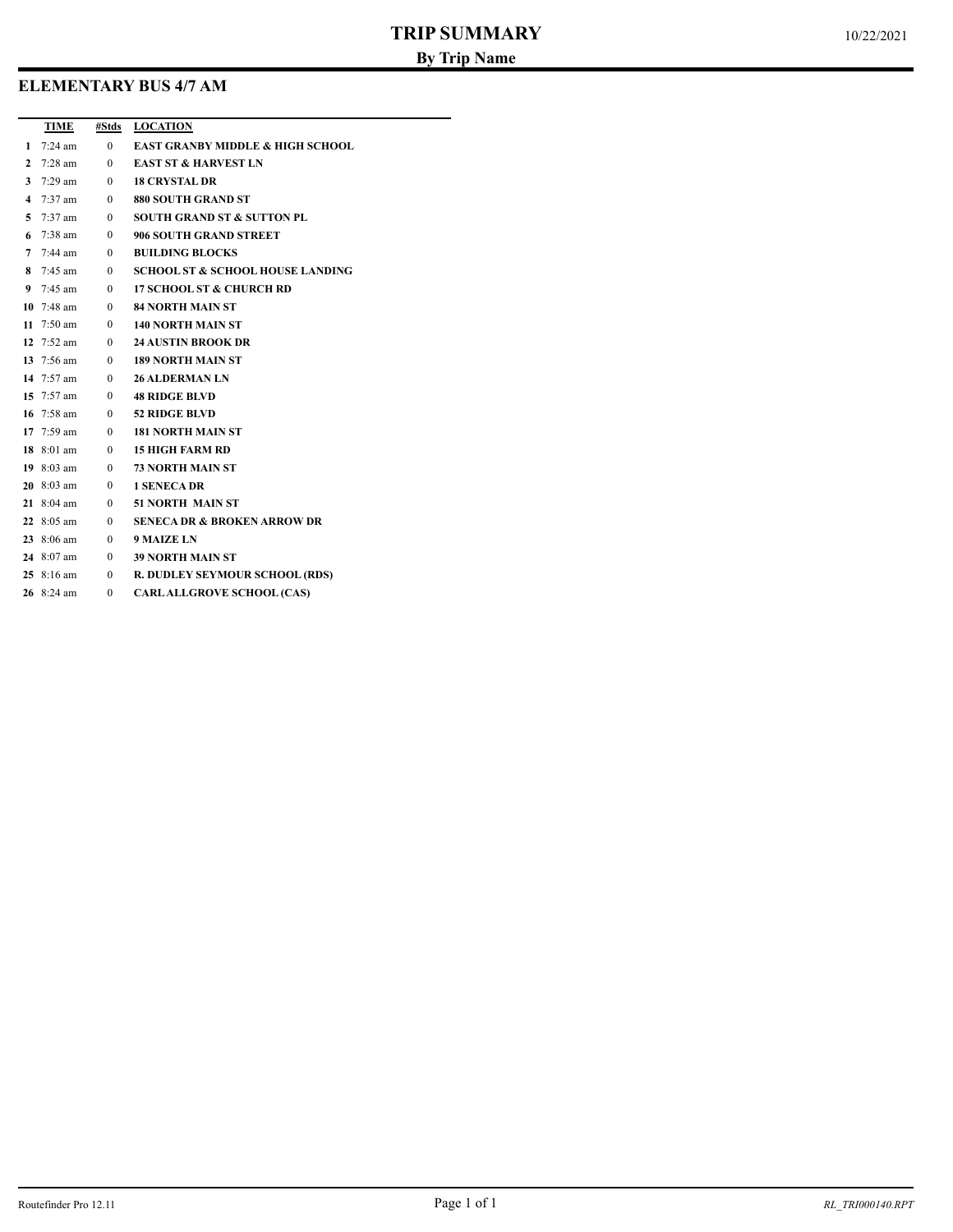## **ELEMENTARY BUS 4/7 PM**

|                | TIME                         | #Stds        | <b>LOCATION</b>                             |
|----------------|------------------------------|--------------|---------------------------------------------|
|                | 1 $3:15 \text{ pm}$          | $\mathbf{0}$ | <b>R. DUDLEY SEYMOUR SCHOOL (RDS)</b>       |
|                | 2 $3:27 \text{ pm}$          | $\mathbf{0}$ | <b>CARLALLGROVE SCHOOL (CAS)</b>            |
| 3              | $3:28 \text{ pm}$            | $\mathbf{0}$ | <b>CHURCH RD &amp; SCHOOL ST</b>            |
| $\overline{4}$ | $3:28 \text{ pm}$            | $\mathbf{0}$ | <b>SCHOOL ST &amp; SCHOOL HOUSE LANDING</b> |
|                | 5 $3:29 \text{ pm}$          | $\mathbf{0}$ | <b>BUILDING BLOCKS</b>                      |
|                | 6 $3:31 \text{ pm}$          | $\mathbf{0}$ | <b>EAST ST &amp; HARVEST LN</b>             |
|                | 7 $3:31 \text{ pm}$          | $\mathbf{0}$ | <b>18 CRYSTAL DR</b>                        |
|                | 8 3:37 pm $0$                |              | 880 SOUTH GRAND ST                          |
|                | 9 $3:37 \text{ pm}$          | $\mathbf{0}$ | <b>SOUTH GRAND ST &amp; SUTTON PL</b>       |
|                | 10 $3:38 \text{ pm}$         | $\mathbf{0}$ | 906 SOUTH GRAND STREET                      |
|                | 11 $3:44 \text{ pm}$         | $\mathbf{0}$ | <b>84 NORTH MAIN ST</b>                     |
|                | 12 $3:45 \text{ pm}$         | $\mathbf{0}$ | <b>140 NORTH MAIN ST</b>                    |
|                | 13 3:48 pm $\qquad \qquad 0$ |              | <b>15 AUSTIN BROOK DR</b>                   |
|                | 14 $3:50 \text{ pm}$         | $\mathbf{0}$ | <b>189 NORTH MAIN ST</b>                    |
|                | 15 $3:51 \text{ pm}$         | $\mathbf{0}$ | <b>26 ALDERMAN LN</b>                       |
|                | 16 3:52 pm $0$               |              | <b>48 RIDGE BLVD</b>                        |
|                | 17 $3:52 \text{ pm}$         | $\mathbf{0}$ | <b>52 RIDGE BLVD</b>                        |
|                | 18 $3:54 \text{ pm}$         | $\mathbf{0}$ | <b>181 NORTH MAIN ST</b>                    |
|                | 19 $3:55 \text{ pm}$         | $\mathbf{0}$ | <b>15 HIGH FARM RD</b>                      |
|                | 20 $3:57 \text{ pm}$         | $\mathbf{0}$ | <b>73 NORTH MAIN ST</b>                     |
|                | 21 3:58 pm $\qquad \qquad 0$ |              | <b>1 SENECA DR</b>                          |
|                | 22 $3:58 \text{ pm}$         | $\mathbf{0}$ | <b>SENECA DR &amp; BROKEN ARROW DR</b>      |
|                | 23 $3:59 \text{ pm}$         | $\mathbf{0}$ | <b>9 MAIZE LN</b>                           |
|                | 24 4:00 pm $\qquad 0$        |              | 51 N MAIN ST                                |
|                | 25 $4:00 \text{ pm}$         |              | 0 39 NORTH MAIN ST                          |
|                | 26 4:04 pm                   | $\theta$     | EAST GRANBY MIDDLE & HIGH SCHOOL            |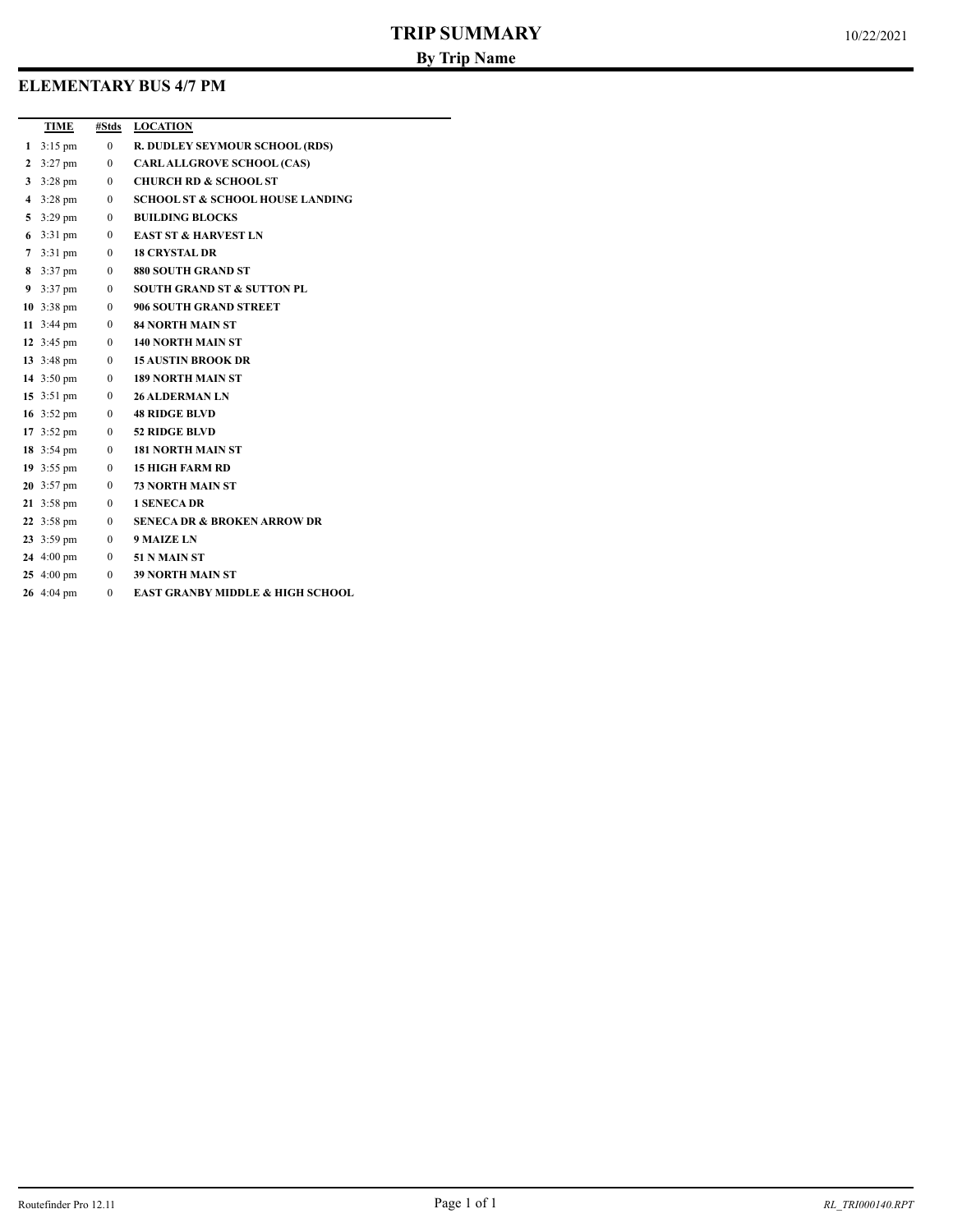# **ELEMENTARY BUS 5/7 AM**

|            | TIME #Stds LOCATION                           |
|------------|-----------------------------------------------|
|            | 1 7:46 am 0 EAST GRANBY MIDDLE & HIGH SCHOOL  |
|            | 2 7:47 am 0 SOUTH MAIN ST & SANFORD RIDGE     |
|            | 3 7:49 am 0 50 SOUTH MAIN ST                  |
|            | 4 7:49 am 0 11 TREVOR LA                      |
|            | 5 7:50 am 0 9 GLEN HOLLOW                     |
|            | 6 7:51 am 0 178 SOUTH MAIN ST                 |
|            | 7 7:52 am 0 SEYMOUR RD & OLD COUNTY WAY       |
|            | 8 7:54 am 0 HUCKLEBERRY DR & PLEASANT VIEW DR |
|            | 9 7:54 am 0 HUCKLEBERRY DR & LONGVIEW DR      |
|            | 10 7:55 am 0 HUCKLEBERRY DR & HEATHER LN      |
|            | 11 7:55 am 0 5 HEATHER LN                     |
|            | 12 7:56 am 0 TURNBRIDGE RD & PENNYWHISTLE RD  |
|            | 13 7:57 am 0 BROWNSTONE RD & OLD COOUNTY RD   |
|            | 14 7:57 am 0 7 BROWNSTONE RD                  |
|            | 15 7:59 am 0 1 NUTMEG ROAD                    |
|            | 16 7:59 am 0 NUTMEG RD & CINNAMON LN          |
|            | 17 8:00 am 0 NUTMEG RD & PEPPERCORN LN        |
|            | 18 8:01 am 0 9 SAGE LN                        |
|            | 19 8:01 am 1 NUTMEG RD & OLD COUNTY RD        |
|            | 20 8:04 am 0 11 STARK DR                      |
|            | 21 8:04 am 0 STARK DR & STARK DR              |
|            | 22 8:05 am 0 21 MILLER RD                     |
|            | 23 8:07 am 0 67 SPOONVILLE RD                 |
|            | 24 8:08 am 0 25 POND LN                       |
|            | 25 8:13 am 0 HAMILTON RD & HATCHETT HILL RD   |
|            | 26 8:14 am 0 270 HARTFORD AVE                 |
|            | 27 8:15 am 0 R. DUDLEY SEYMOUR SCHOOL (RDS)   |
|            | 28 8:25 am 0 127 HATCHETT HILL RD             |
| 29 8:40 am | -1 CARLALLGROVE SCHOOL (CAS)                  |
|            |                                               |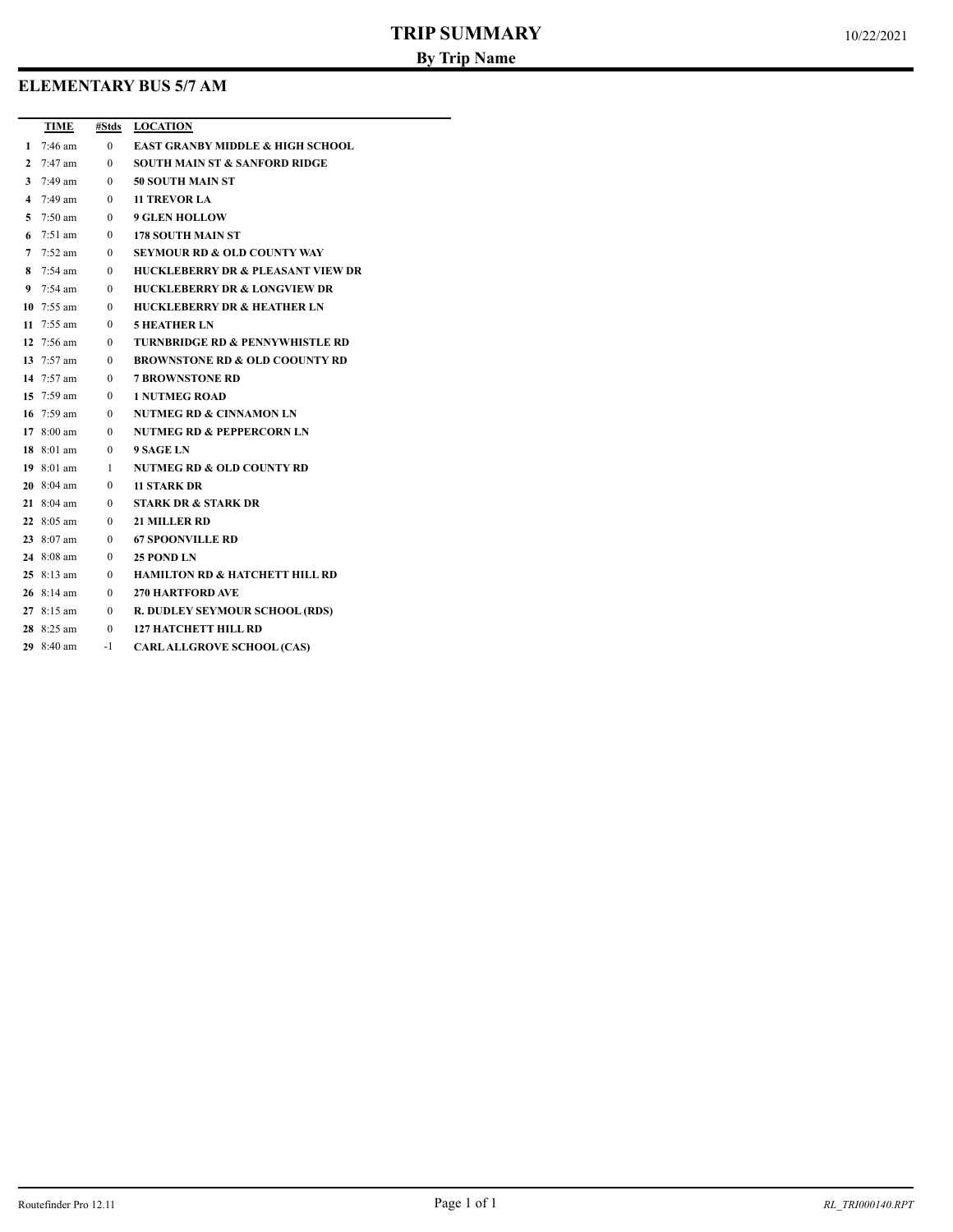# **ELEMENTARY BUS 5/7 PM**

|              | TIME                 | #Stds          | <b>LOCATION</b>                              |
|--------------|----------------------|----------------|----------------------------------------------|
| 1            | $3:15 \text{ pm}$    | $\overline{0}$ | <b>R. DUDLEY SEYMOUR SCHOOL (RDS)</b>        |
| $\mathbf{2}$ | $3:25$ pm            | 1              | <b>CARLALLGROVE SCHOOL (CAS)</b>             |
| 3            | $3:28 \text{ pm}$    | $\mathbf{0}$   | <b>50 SOUTH MAIN ST</b>                      |
| 4            | $3:31$ pm            | $\bf{0}$       | <b>9 GLEN HOLLOW</b>                         |
| 5            | $3:32 \text{ pm}$    | $\Omega$       | <b>178 SOUTH MAIN ST</b>                     |
| 6            | $3:34 \text{ pm}$    | $\Omega$       | <b>11 TREVOR LA</b>                          |
| 7            | $3:37$ pm            | $\bf{0}$       | <b>SEYMOUR RD &amp; OLD COUNTY WAY</b>       |
|              | 8 $3:39 \text{ pm}$  | $\mathbf{0}$   | <b>HUCKLEBERRY DR &amp; PLEASANT VIEW DR</b> |
| 9            | $3:39$ pm            | $\mathbf{0}$   | <b>HUCKLEBERRY DR &amp; LONGVIEW DR</b>      |
|              | 10 $3:40 \text{ pm}$ | $\mathbf{0}$   | <b>HUCKLEBERRY DR &amp; HEATHER LN</b>       |
|              | 11 $3:40 \text{ pm}$ | 0              | <b>5 HEATHER LN</b>                          |
|              | 12 $3:41 \text{ pm}$ | $\mathbf{0}$   | <b>TURNBRIDGE RD &amp; PENNYWHISTLE RD</b>   |
|              | 13 $3:42 \text{ pm}$ | $\mathbf{0}$   | <b>BROWNSTONE RD &amp; OLD COUNTY RD</b>     |
|              | 14 3:42 pm           | $\mathbf{0}$   | <b>7 BROWNSTONE RD</b>                       |
|              | 15 $3:44 \text{ pm}$ | $\mathbf{0}$   | <b>1 NUTMEG ROAD</b>                         |
|              | 16 $3:44 \text{ pm}$ | $\mathbf{0}$   | <b>NUTMEG RD &amp; CINNAMON LN</b>           |
|              | 17 $3:45 \text{ pm}$ | $\mathbf{0}$   | <b>NUTMEG RD &amp; PEPPERCORN LN</b>         |
|              | 18 $3:45 \text{ pm}$ | $\mathbf{0}$   | 9 SAGE LN                                    |
|              | 19 $3:46 \text{ pm}$ | $\bf{0}$       | <b>19 NUTMEG RD</b>                          |
|              | 20 $3:47 \text{ pm}$ | $-1$           | <b>OLD COUNTY RD &amp; NUTMEG RD</b>         |
|              | 21 $3:50 \text{ pm}$ | $\mathbf{0}$   | <b>11 STARK DR</b>                           |
|              | 22 $3:50 \text{ pm}$ | $\mathbf{0}$   | <b>STARK DR &amp; STARK DR</b>               |
|              | 23 3:51 pm           | $\mathbf{0}$   | <b>21 MILLER RD</b>                          |
|              | 24 3:52 pm           | $\mathbf{0}$   | <b>67 SPOONVILLE RD</b>                      |
|              | 25 3:54 pm           | $\bf{0}$       | 25 POND LN                                   |
|              | 26 $4:00 \text{ pm}$ | $\bf{0}$       | <b>HAMILTON RD &amp; HATCHETT HILL RD</b>    |
|              | 27 $4:00 \text{ pm}$ | 0              | <b>127 HATCHETT HILL RD</b>                  |
|              | 28 4:07 pm           | 0              | SOUTH MAIN ST & SANFORD RIDGE                |
|              | 29 4:09 pm           | $\theta$       | <b>EAST GRANBY MIDDLE &amp; HIGH SCHOOL</b>  |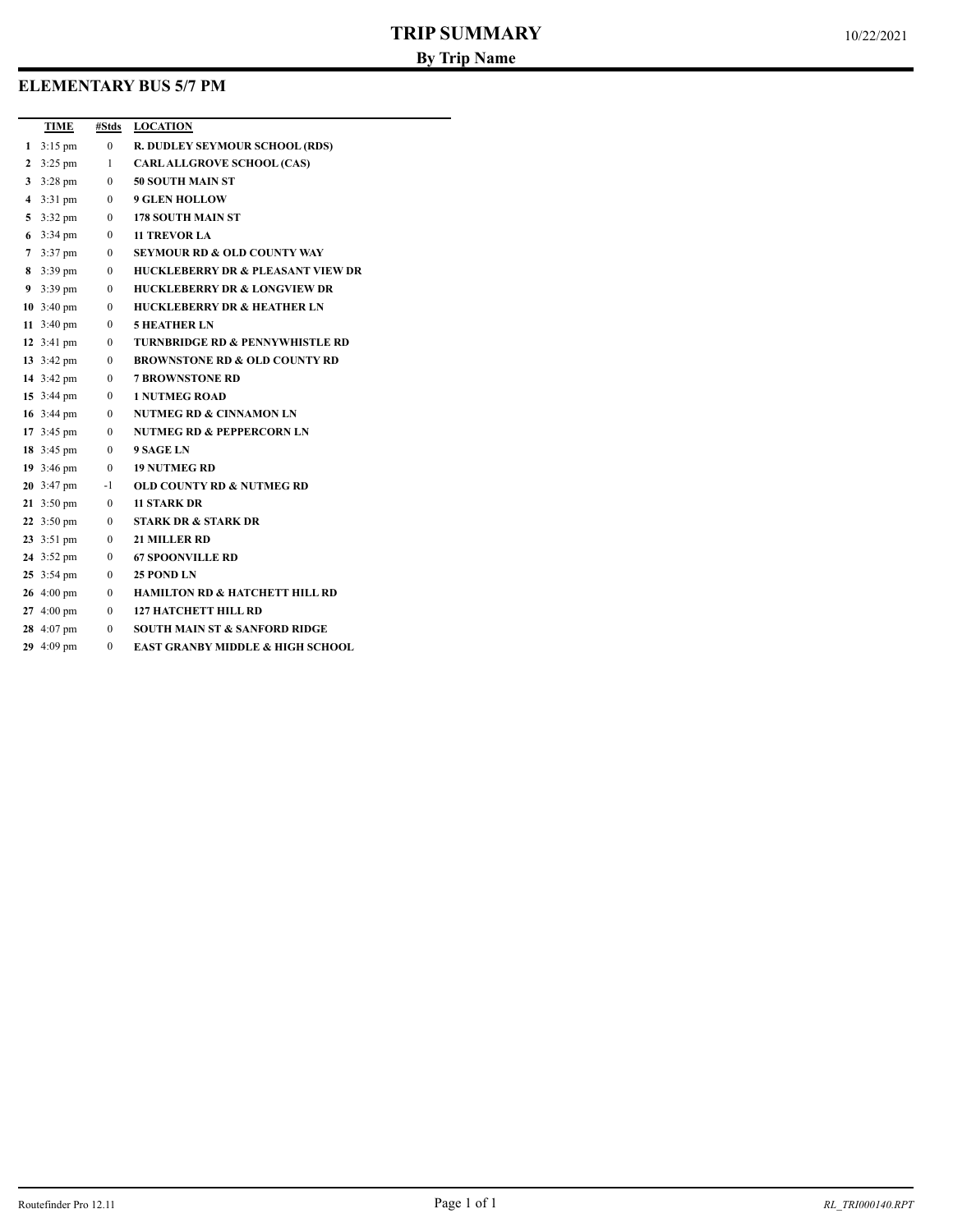# **ELEMENTARY BUS 6/7 AM**

|              | TIME                          | #Stds        | <b>LOCATION</b>                                                                 |
|--------------|-------------------------------|--------------|---------------------------------------------------------------------------------|
| 1            | $7:36$ am                     | $\Omega$     | <b>EAST GRANBY MIDDLE &amp; HIGH SCHOOL</b>                                     |
| $\mathbf{2}$ | $7:41$ am                     | $\Omega$     | <b>24 SPOONVILLE RD</b>                                                         |
| 3            | $7:42 \text{ am}$             | $\Omega$     | <b>58 SPOONVILLE RD</b>                                                         |
|              | 4 7:42 am                     | $\theta$     | <b>66 SPOONVILLE RD</b>                                                         |
|              | 5 $7:45$ am                   | $\Omega$     | <b>10 TUNXIS AVE</b>                                                            |
|              | 6 $7:46 \text{ am}$           | $\Omega$     | <b>8 WYNDING HILLS RD</b>                                                       |
|              | 7 $7:47$ am                   | $\mathbf{0}$ | <b>4 CEDAR RIDGE RD</b>                                                         |
|              | 8 $7:47$ am                   | $\theta$     | <b>CEDAR RIDGE RD &amp; PINEWOOD RD</b>                                         |
|              | 9 $7:48$ am                   | $\mathbf{0}$ | <b>18 CEDAR RIDGE RD</b>                                                        |
|              | 10 $7:49 \text{ am}$          | $\Omega$     | 23 WYNDING HILLS RD                                                             |
|              | 11 $7:49$ am                  | $\Omega$     | <b>29 WYNDING HILLS RD</b>                                                      |
|              | 12 $7:50 \text{ am}$          | $\Omega$     | <b>56 WYNDING HILLS RD</b>                                                      |
|              | 13 $7:50$ am                  | $\Omega$     | <b>66 WYNDING HILLS RD</b>                                                      |
|              | 14 $7:51$ am                  | $\Omega$     | <b>69 WYNDING HILLS RD</b>                                                      |
|              | 15 $7:55$ am                  | $\theta$     | <b>83 SPOONVILLE ROAD</b>                                                       |
|              | 16 $7:55$ am                  | $\theta$     | <b>28 MELODY LN</b>                                                             |
|              | 17 $7:56$ am                  | $\Omega$     | <b>11 BONNIEVIEW DR</b>                                                         |
|              | 18 $7:57 \text{ am}$          | $\Omega$     | <b>BONNIEVIEW DR &amp; SWEETBRIAR RD</b>                                        |
|              | 19 $7:57$ am                  | $\theta$     | <b>SWEETBRIAR RD &amp; MELODY LN - 15 FEET FROM</b>                             |
|              |                               |              | <b>CORNER</b>                                                                   |
|              | 20 7:59 am                    | $\theta$     | <b>GRANBY COMMONS AT LAST PARKING LOT</b>                                       |
|              | 21 8:00 am                    | 0            | <b>BEFORE EXITING COMPLEX</b><br><b>QUINCEWOOD APTS. - 17 SEYMOUR RD - BOTH</b> |
|              |                               |              | <b>ENTRANCES</b>                                                                |
|              | 22 $8:02$ am                  | 0            | <b>5 WINTERGREEN LN</b>                                                         |
|              | 23 $8:03$ am                  | $\theta$     | <b>177 SOUTH MAIN ST</b>                                                        |
|              | 24 $8:04$ am                  | $\mathbf{0}$ | <b>SOUTH MAIN ST &amp; HERITAGE FARM RD</b>                                     |
|              | $25 \, 8:05 \, \text{am}$     | $\Omega$     | 99 SOUTH MAIN ST                                                                |
|              | $26 \text{ } 8:15 \text{ am}$ | $\Omega$     | <b>R. DUDLEY SEYMOUR SCHOOL (RDS)</b>                                           |
|              | 27 8:25 am                    | $\theta$     | <b>CARLALLGROVE SCHOOL (CAS)</b>                                                |
|              |                               |              |                                                                                 |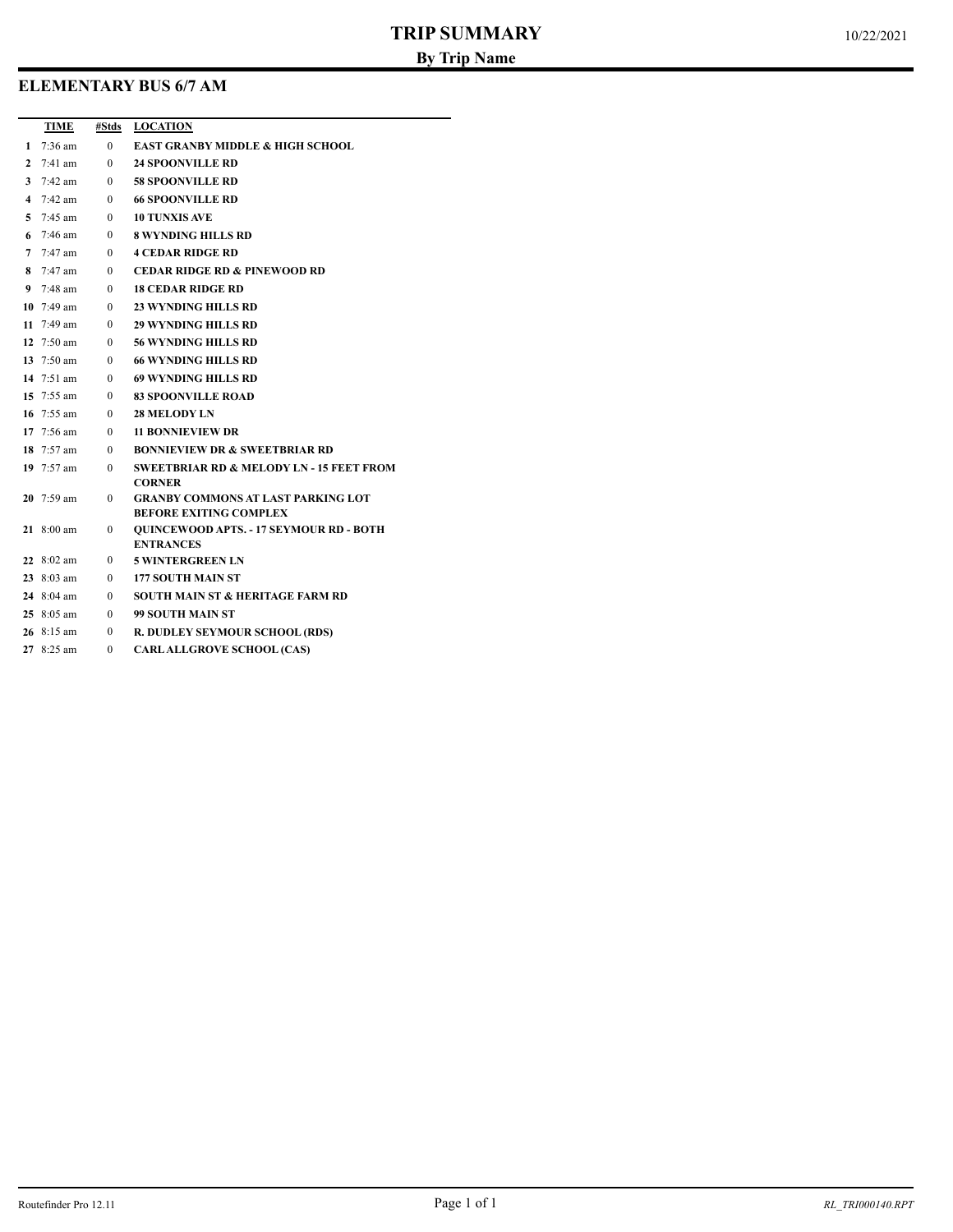## **ELEMENTARY BUS 6/7 PM**

|              | TIME                            | #Stds          | <b>LOCATION</b>                                                                 |
|--------------|---------------------------------|----------------|---------------------------------------------------------------------------------|
|              | 1 3:00 pm                       | $\overline{0}$ | R. DUDLEY SEYMOUR SCHOOL (RDS)                                                  |
| $\mathbf{2}$ | $3:15 \text{ pm}$               | $\overline{0}$ | <b>CARLALLGROVE SCHOOL (CAS)</b>                                                |
| 3            | $3:22 \text{ pm}$               | $\mathbf{0}$   | <b>58 SPOONVILLE RD</b>                                                         |
| 4            | $3:23 \text{ pm}$               | $\mathbf{0}$   | <b>66 SPOONVILLE RD</b>                                                         |
| 5            | $3:26 \text{ pm}$               | $\mathbf{0}$   | <b>10 TUNXIS AVE</b>                                                            |
|              | 6 $3:27 \text{ pm}$             | $\mathbf{0}$   | <b>8 WYNDING HILLS RD</b>                                                       |
| 7            | $3:28 \text{ pm}$               | $\overline{0}$ | <b>4 CEDAR RIDGE RD</b>                                                         |
| 8            | $3:28 \text{ pm}$               | $\overline{0}$ | <b>CEDAR RIDGE RD &amp; PINEWOOD RD</b>                                         |
|              | 9 $3:29 \text{ pm}$             | $\mathbf{0}$   | <b>18 CEDAR RIDGE RD</b>                                                        |
|              | 10 $3:29 \text{ pm}$            | $\mathbf{0}$   | <b>23 WYNDING HILLS RD</b>                                                      |
|              | 11 $3:30 \text{ pm}$            | $\overline{0}$ | <b>29 WYNDING HILLS RD - LITTLE OWL DAYCARE</b>                                 |
|              | 12 $3:31 \text{ pm}$            | $\overline{0}$ | <b>56 WYNDING HILLS RD</b>                                                      |
|              | 13 $3:31 \text{ pm}$            | $\mathbf{0}$   | <b>66 WYNDING HILLS RD</b>                                                      |
|              | 14 $3:32 \text{ pm}$            | $\mathbf{0}$   | <b>69 WYNDING HILLS RD</b>                                                      |
|              | 15 $3:35 \text{ pm}$            | $\overline{0}$ | <b>83 SPOONVILLE ROAD</b>                                                       |
|              | 16 $3:36 \text{ pm}$            | $\mathbf{0}$   | <b>28 MELODY LN</b>                                                             |
|              | 17 $3:37 \text{ pm}$            | $\mathbf{0}$   | <b>11 BONNIEVIEW DR</b>                                                         |
|              | 18 $3:37 \text{ pm}$            | $\mathbf{0}$   | <b>BONNIEVIEW DR &amp; SWEETBRIAR RD</b>                                        |
|              | 19 3:38 pm                      | $\mathbf{0}$   | <b>SWEETBRIAR RD &amp; MELODY LN - 15 FEET FROM</b>                             |
|              |                                 |                | <b>CORNER</b>                                                                   |
|              | $20 \t3:40 \text{ pm}$          | $\Omega$       | <b>GRANBY COMMONS AT LAST PARKING LOT</b>                                       |
|              | 21 3:41 pm                      | $\mathbf{0}$   | <b>BEFORE EXITING COMPLEX</b><br><b>QUINCEWOOD APTS. - 17 SEYMOUR RD - BOTH</b> |
|              |                                 |                | <b>ENTRANCES</b>                                                                |
|              | 22 $3:41 \text{ pm}$            | $\overline{0}$ | <b>5 WINTERGREEN LN</b>                                                         |
|              | 23 3:41 pm                      | $\mathbf{0}$   | <b>177 SOUTH MAIN ST</b>                                                        |
|              | 24 $3:41 \text{ pm}$            | $\mathbf{0}$   | <b>SOUTH MAIN ST &amp; HERITAGE FARM RD</b>                                     |
|              | $25 \frac{3:41 \text{ pm}}{25}$ | $\theta$       | 99 SOUTH MAIN ST                                                                |
|              | 26 3:41 pm                      | $\Omega$       | <b>EAST GRANBY MIDDLE &amp; HIGH SCHOOL</b>                                     |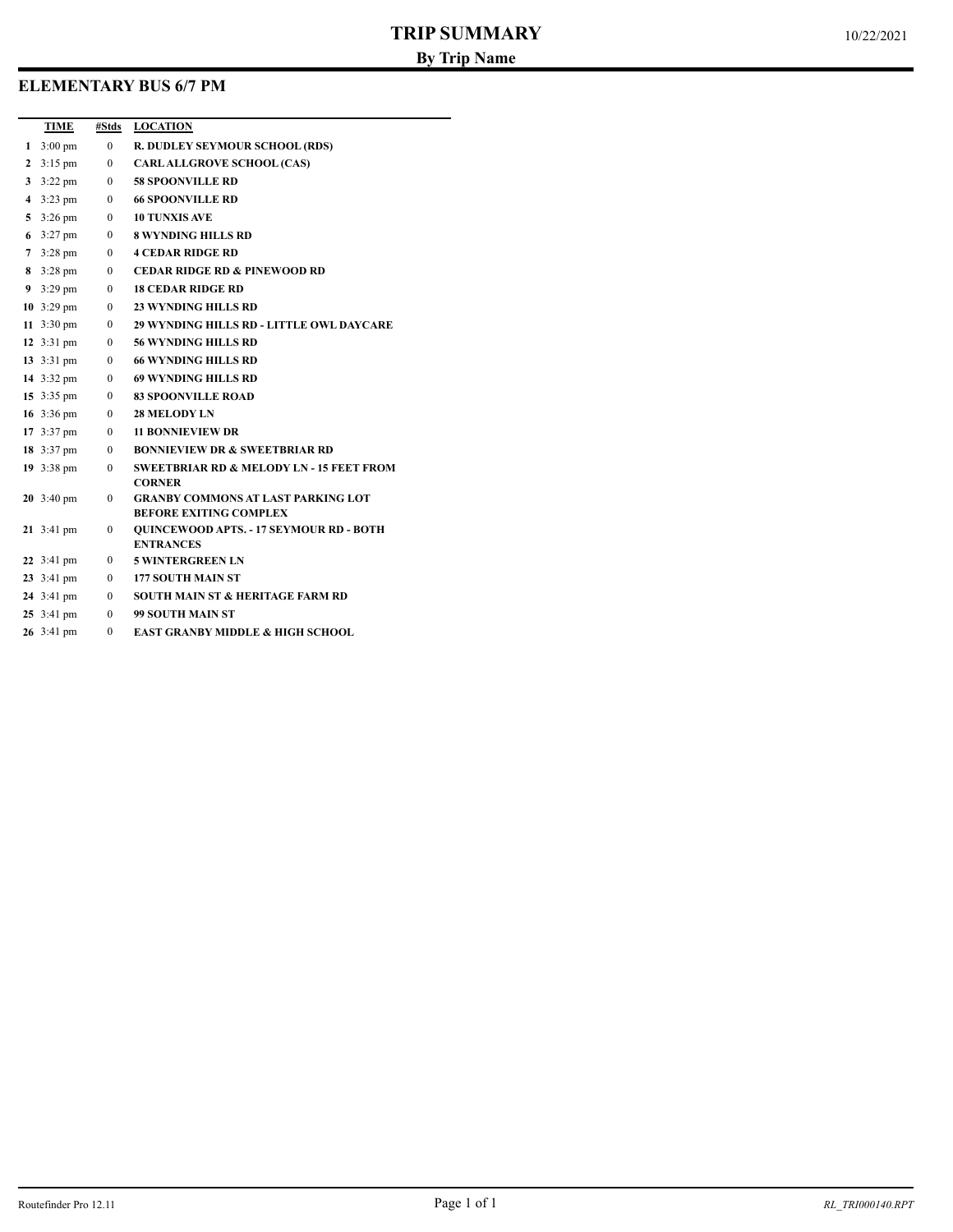## **HIGH/MIDDLE SCHOOL BUS 1/7 AM**

|   | TIME                 | #Stds          | <b>LOCATION</b>                                       |
|---|----------------------|----------------|-------------------------------------------------------|
|   | 1 $6:50 \text{ am}$  | $\mathbf{0}$   | <b>EAST GRANBY MIDDLE &amp; HIGH SCHOOL</b>           |
| 2 | $6:52$ am            | $\overline{0}$ | <b>CHURCH RD &amp; SCHOOL ST</b>                      |
|   | 3 $6:52 \text{ am}$  | $\mathbf{0}$   | <b>SCHOOL ST &amp; SCHOOL HOUSE LANDING</b>           |
|   | 4 $6:54 \text{ am}$  | $\mathbf{0}$   | <b>EAST ST &amp; HARVEST LN</b>                       |
|   | 5 $6:55$ am          | $\mathbf{0}$   | <b>EAST ST &amp; CRYSTAL DR - ENTRANCE CLOSEST TO</b> |
|   |                      |                | <b>ROUTE 20</b>                                       |
| 6 | $7:00$ am            | $\overline{0}$ | <b>SUTTON PL</b>                                      |
| 7 | $7:07$ am            | $\overline{0}$ | 34 NORTH MAIN ST                                      |
| 8 | $7:08$ am            | $\overline{0}$ | 54 NORTH MAIN STREET                                  |
| 9 | $7:08$ am            | $\theta$       | 62 NORTH MAIN ST                                      |
|   | 10 $7:09 \text{ am}$ | $\theta$       | 84 NORTH MAIN STREET                                  |
|   | 11 $7:10 \text{ am}$ | $\mathbf{0}$   | <b>102 NORTH MAIN ST</b>                              |
|   | 12 $7:11 \text{ am}$ | $\theta$       | <b>138 NORTH MAIN ST</b>                              |
|   | 13 $7:14 \text{ am}$ | $\theta$       | <b>24 AUSTIN BROOK DRIVE</b>                          |
|   | 14 $7:16 \text{ am}$ | $\mathbf{0}$   | <b>189 NORTH MAIN ST</b>                              |
|   | 15 $7:17 \text{ am}$ | $\theta$       | <b>ALDERMAN LA &amp; RIDGE BLVD</b>                   |
|   | 16 $7:17 \text{ am}$ | $\theta$       | 57 RIDGE BLVD                                         |
|   | 17 $7:20 \text{ am}$ | $\mathbf{0}$   | <b>NORTH MAIN ST &amp; HIGH FARM RD</b>               |
|   | 18 $7:22 \text{ am}$ | $\theta$       | <b>75 NORTH MAIN STREET</b>                           |
|   | 19 $7:23$ am         | $\mathbf{0}$   | <b>BROKEN ARROW DR &amp; SENECA DR</b>                |
|   | 20 $7:24 \text{ am}$ | $\theta$       | <b>MAIZE LA &amp; SENECA DR</b>                       |
|   | 21 $7:25$ am         | $\theta$       | <b>31 NORTH MAIN STREET</b>                           |
|   | 22 $7:25$ am         | $\theta$       | <b>17 NORTH MAIN STREET</b>                           |
|   | 23 $7:28$ am         | $\Omega$       | <b>EAST GRANBY MIDDLE &amp; HIGH SCHOOL (EGHMS)</b>   |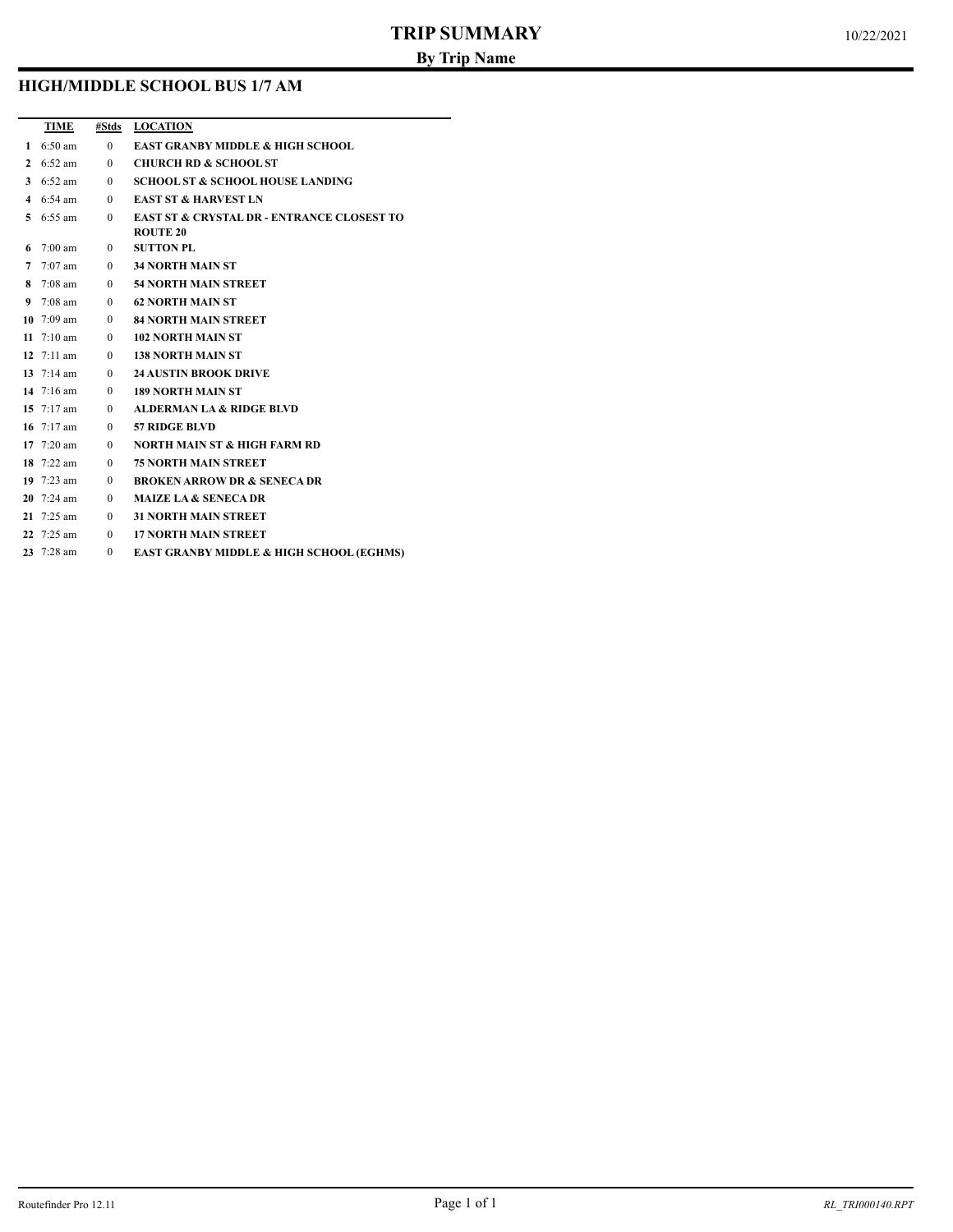# **HIGH/MIDDLE SCHOOL BUS 2/7 PM**

|              | TIME                         |                | #Stds LOCATION                                 |
|--------------|------------------------------|----------------|------------------------------------------------|
|              | 1 $2:15 \text{ pm}$          | $\mathbf{0}$   | EAST GRANBY MIDDLE & HIGH SCHOOL (EGHMS)       |
| $\mathbf{2}$ | $2:17 \text{ pm}$ 0          |                | 11 TREVOR LA.                                  |
| 3            | $2:18 \text{ pm} \qquad 0$   |                | <b>164 SOUTH MAIN ST</b>                       |
|              | 4 2:22 pm $\qquad 0$         |                | <b>HAMILTON RD &amp; HATCHETT HILL RD</b>      |
|              | 5 2:28 pm $0$                |                | <b>107 HATCHETT HILL ROAD</b>                  |
|              | 6 2:31 pm $0$                |                | <b>OLD COUNTY HWY &amp; SEYMOUR RD</b>         |
|              | 7 2:33 pm $0$                |                | <b>40 SPOONVILLE RD</b>                        |
|              |                              |                | 8 2:33 pm 0 42 SPOONVILLE ROAD                 |
|              | 9 2:34 pm $0$                |                | <b>57 SPOONVILLE RD</b>                        |
|              | 10 2:34 pm $0$               |                | <b>66 SPOONVILLE RD</b>                        |
|              | 11 2:35 pm $\qquad \qquad 0$ |                | <b>74 SPOONVILLE RD</b>                        |
|              |                              |                | 12 2:36 pm 0 4 NUTMEG RD                       |
|              | 13 2:37 pm $\qquad 0$        |                | <b>NUTMEG RD &amp; PEPPERCORN LA</b>           |
|              | 14 2:37 pm $\qquad 0$        |                | <b>NUTMEG RD &amp; SAGE LA</b>                 |
|              | 15 2:38 pm $0$               |                | <b>NUTMEG RD &amp; OLD COUNTY RD</b>           |
|              | 16 2:39 pm $\qquad \qquad 0$ |                | <b>OLD COUNTY RD &amp; TUNBRDGE RD</b>         |
|              | 17 2:39 pm $\qquad \qquad 0$ |                | <b>PENNYWHISLE RD &amp; TUNBRIDGE RD</b>       |
|              | 18 2:40 pm $\qquad 0$        |                | <b>HEATHER LN &amp; HUCKLEBERRY DR</b>         |
|              | 19 2:41 pm $\qquad 0$        |                | <b>HUCKLEBERRY DR &amp; LONGVIEW DR</b>        |
|              | <b>20</b> 2:41 pm $0$        |                | <b>HUCKLEBERRY DR &amp; PLEASANT VIEW DR</b>   |
|              | 21 2:44 pm $\qquad \qquad 0$ |                | <b>EASTFIELD FARMS DR &amp; WINTERGREEN LN</b> |
|              | 22 2:45 pm $\qquad \qquad 0$ |                | <b>177 SOUTH MAIN ST</b>                       |
|              | 23 2:45 pm 0                 |                | <b>175 SOUTH MAIN ST</b>                       |
|              | 24 2:46 pm $\qquad 0$        |                | <b>GLEN HOLLOW &amp; SOUTH MAIN ST</b>         |
|              | 25 $2:47 \text{ pm}$         | $\overline{0}$ | <b>HERITAGE FARM RD &amp; SOUTH MAIN ST</b>    |
|              | 26 2:55 pm                   | $\Omega$       | <b>R. DUDLEY SEYMOUR SCHOOL</b>                |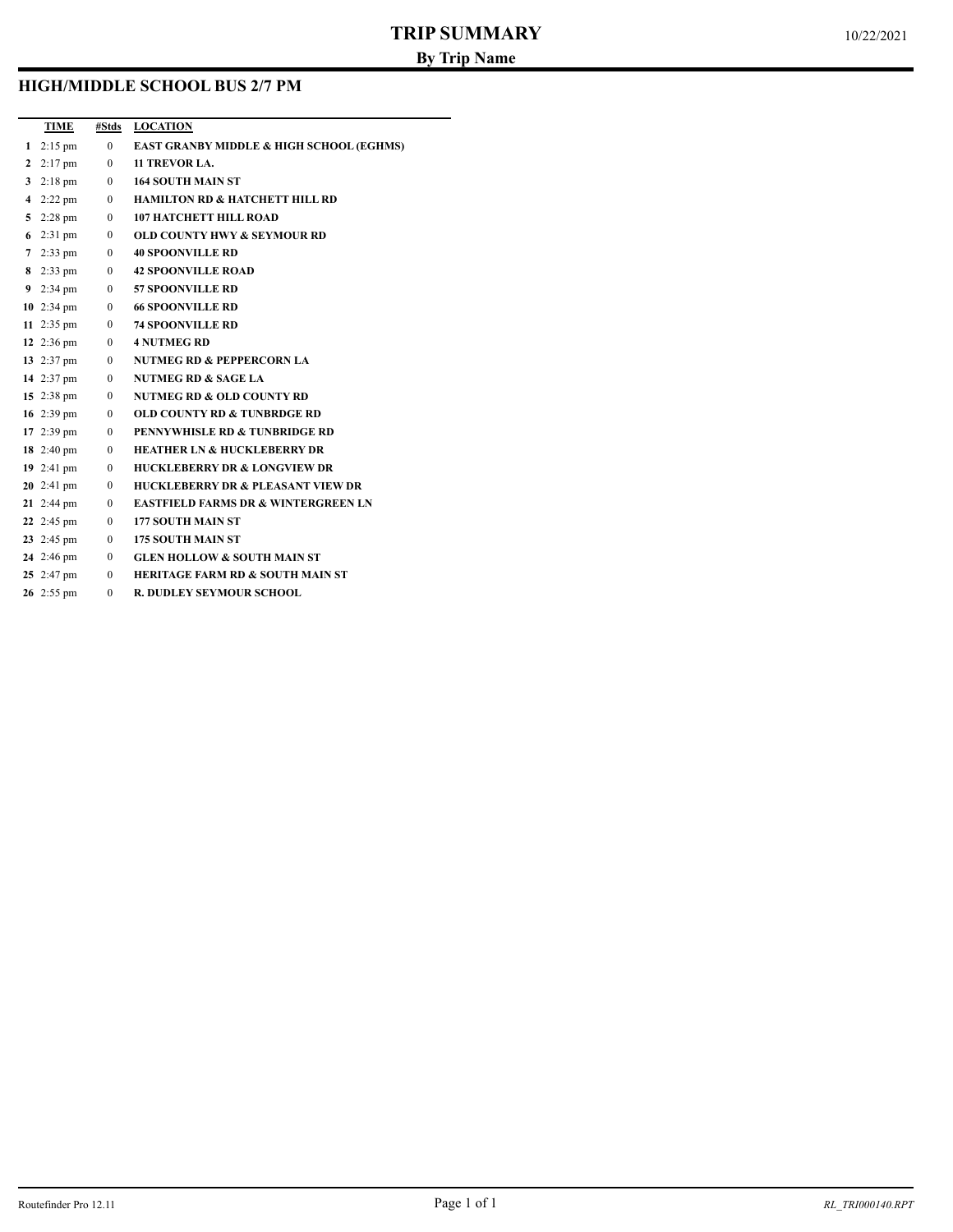### **HIGH/MIDDLE SCHOOL BUS 3/7 AM**

|                | TIME                 | #Stds          | <b>LOCATION</b>                                     |
|----------------|----------------------|----------------|-----------------------------------------------------|
| $\mathbf{1}$   | $6:57$ am            | $\mathbf{0}$   | <b>EAST GRANBY MIDDLE &amp; HIGH SCHOOL</b>         |
| $\mathbf{2}$   | $7:05$ am            | $\theta$       | <b>10 TUNXIS AVE</b>                                |
| 3              | $7:06$ am            | $\Omega$       | <b>8 WYNDING HILLS ROAD</b>                         |
| 4              | $7:06$ am            | $\overline{0}$ | <b>CEDAR RIDGE RD &amp; WYNDING HILLS RD</b>        |
| 5              | $7:07$ am            | $\mathbf{0}$   | <b>25 WYNDING HILLS ROAD</b>                        |
| 6              | $7:08$ am            | $\theta$       | <b>53 WYNDING HILLS ROAD</b>                        |
| $\overline{7}$ | $7:11$ am            | $\mathbf{0}$   | <b>CHRISMAS TREE LN &amp; SPOONVILLE RD</b>         |
| 8              | $7:11$ am            | $\theta$       | <b>123 SPOONVILLE RD</b>                            |
| 9              | $7:11$ am            | $\theta$       | <b>116 SPOONVILLE ROAD</b>                          |
|                | 10 $7:12 \text{ am}$ | $\mathbf{0}$   | <b>106 SPOONVILLE ROAD</b>                          |
|                | 11 $7:13 \text{ am}$ | $\Omega$       | <b>4 MILLER ROAD</b>                                |
|                | 12 $7:14 \text{ am}$ | $\theta$       | <b>40 STARK DRIVE</b>                               |
|                | 13 $7:15 \text{ am}$ | $\theta$       | <b>4 STARK DRIVE</b>                                |
|                | 14 $7:16 \text{ am}$ | $\mathbf{0}$   | <b>71 SPOONVILLE RD</b>                             |
|                | 15 $7:16 \text{ am}$ | $\theta$       | <b>67 SPOONVILLE RD</b>                             |
|                | 16 $7:17 \text{ am}$ | $\mathbf{0}$   | <b>4 MELODY LANE</b>                                |
|                | 17 $7:18 \text{ am}$ | $\theta$       | <b>MELODY LN &amp; BONNIEVIEW DR</b>                |
|                | 18 $7:19 \text{ am}$ | $\theta$       | <b>SPOONVILLE RD &amp; POND LN</b>                  |
|                | 19 $7:20 \text{ am}$ | $\mathbf{0}$   | <b>CHELSEA LN &amp; SPOONVILLE RD</b>               |
|                | $20$ 7:21 am         | $\Omega$       | <b>SPOONVILLE ROAD &amp; GRANBY COMMONS</b>         |
|                | 21 $7:22$ am         | $\Omega$       | <b>49 SEYMOUR RD</b>                                |
|                | 22 $7:24 \text{ am}$ | $\overline{0}$ | <b>23 SEYMOUR ROAD (QUINCEWOOD)</b>                 |
|                | 23 7:26 am           | $\Omega$       | <b>EAST GRANBY MIDDLE &amp; HIGH SCHOOL (EGHMS)</b> |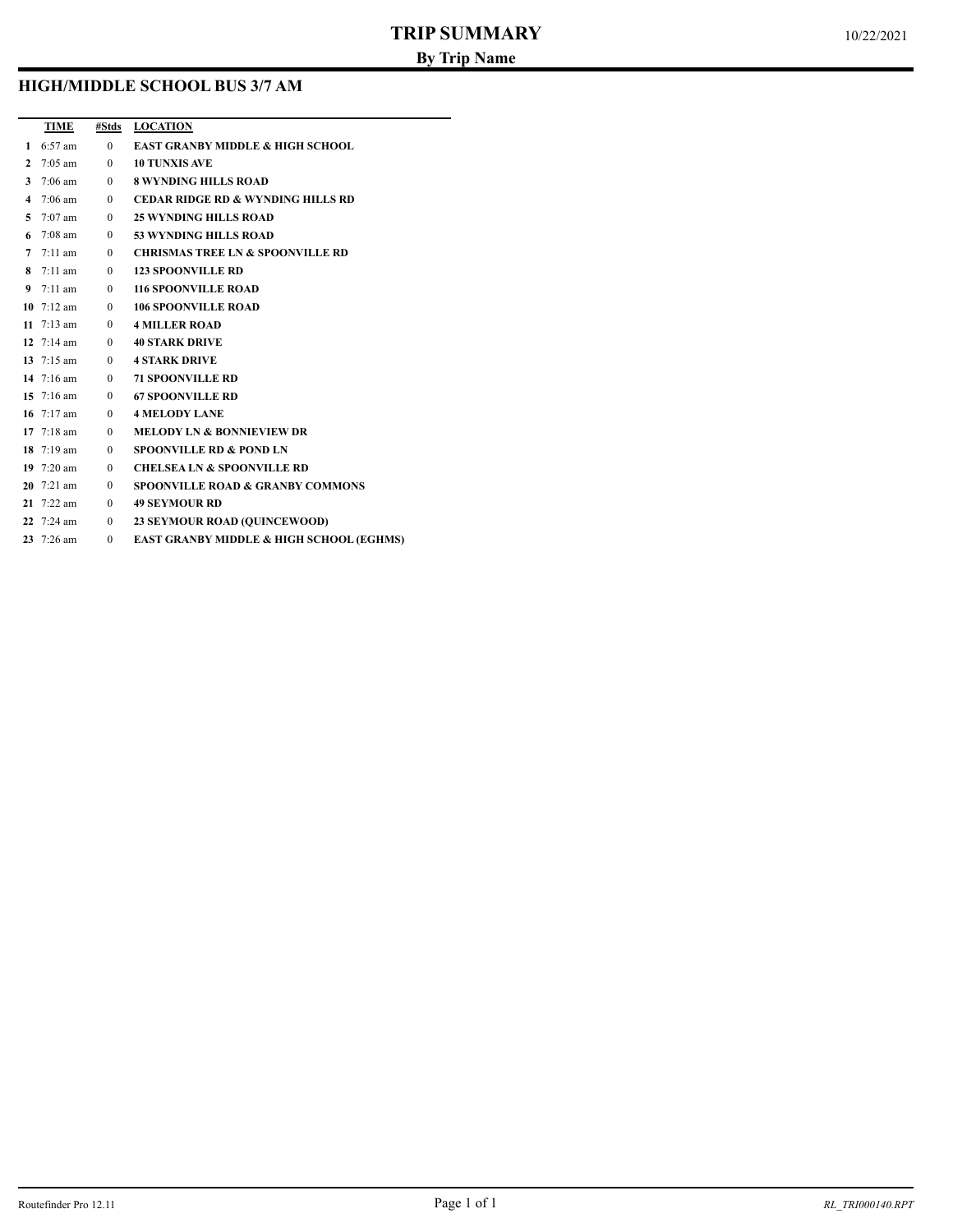### **HIGH/MIDDLE SCHOOL BUS 3/7 PM**

|                | <b>TIME</b>                  |              | #Stds LOCATION                                      |
|----------------|------------------------------|--------------|-----------------------------------------------------|
|                | 1 $2:15 \text{ pm}$          | $\mathbf{0}$ | <b>EAST GRANBY MIDDLE &amp; HIGH SCHOOL (EGHMS)</b> |
| $\overline{2}$ | $2:23 \text{ pm} 0$          |              | <b>10 TUNXIS AVE</b>                                |
|                | 3 2:24 pm $0$                |              | <b>8 WYNDING HILLS ROAD</b>                         |
|                | 4 2:24 pm $0$                |              | <b>CEDAR RIDGE RD &amp; WYNDING HILLS RD</b>        |
|                | 5 2:25 pm $0$                |              | <b>25 WYNDING HILLS ROAD</b>                        |
|                | 6 2:26 pm $0$                |              | <b>53 WYNDING HILLS ROAD</b>                        |
|                | 7 2:29 pm $0$                |              | <b>CHRISMAS TREE LN &amp; SPOONVILLE RD</b>         |
|                | 8 2:29 pm $0$                |              | <b>123 SPOONVILLE RD</b>                            |
|                | 9 2:29 pm $0$                |              | <b>116 SPOONVILLE ROAD</b>                          |
|                | 10 2:30 pm $\qquad 0$        |              | <b>106 SPOONVILLE ROAD</b>                          |
|                | 11 2:31 pm $\qquad \qquad 0$ |              | <b>4 MILLER ROAD</b>                                |
|                |                              |              | 12 2:32 pm 0 40 STARK DRIVE                         |
|                |                              |              | 13 2:33 pm 0 4 STARK DRIVE                          |
|                | 14 2:34 pm $0$               |              | <b>71 SPOONVILLE RD</b>                             |
|                | 15 2:34 pm $0$               |              | <b>67 SPOONVILLE RD</b>                             |
|                | 16 2:34 pm $0$               |              | <b>4 MELODY LANE</b>                                |
|                | 17 2:34 pm $0$               |              | <b>MELODY LN &amp; BONNIEVIEW DR</b>                |
|                | 18 2:34 pm $0$               |              | <b>SPOONVILLE RD &amp; POND LN</b>                  |
|                | 19 2:35 pm $\qquad \qquad 0$ |              | <b>CHELSEA LN &amp; SPOONVILLE RD</b>               |
|                | 20 2:36 pm $\qquad 0$        |              | <b>SPOONVILLE ROAD &amp; GRANBY VILLAGE</b>         |
|                | 21 2:37 pm $0$               |              | <b>49 SEYMOUR RD</b>                                |
|                | 22 2:37 pm $\qquad \qquad 0$ |              | <b>23 SEYMOUR ROAD (QUINCWOOD)</b>                  |
|                | 23 2:44 pm                   | $\mathbf{0}$ | <b>R. DUDLEY SEYMOUR SCHOOL</b>                     |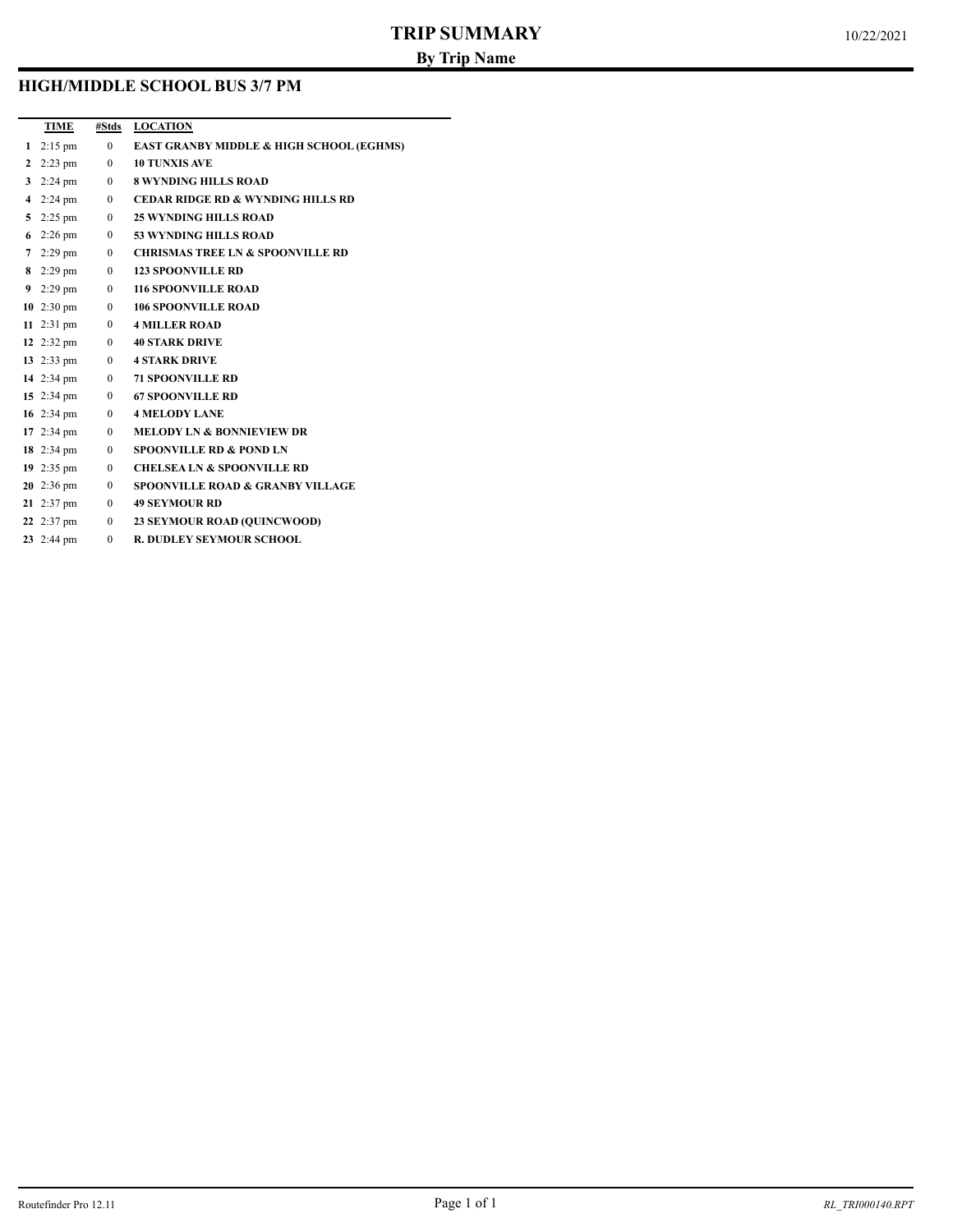### **HIGH/MIDDLE SCHOOL BUS 1/7 PM**

|              | TIME                 | #Stds          | <b>LOCATION</b>                                       |
|--------------|----------------------|----------------|-------------------------------------------------------|
| $\mathbf{1}$ | $2:15$ pm            | $\mathbf{0}$   | <b>EAST GRANBY MIDDLE &amp; HIGH SCHOOL (EGHMS)</b>   |
| $\mathbf{2}$ | $2:18$ pm            | $\mathbf{0}$   | <b>CHURCH RD &amp; SCHOOL ST</b>                      |
| 3            | $2:18$ pm            | $\mathbf{0}$   | <b>SCHOOL ST &amp; SCHOOL HOUSE LANDING</b>           |
|              | 4 $2:20 \text{ pm}$  | $\overline{0}$ | <b>EAST ST &amp; HARVEST LN</b>                       |
| 5            | $2:20 \text{ pm}$    | $\theta$       | <b>EAST ST &amp; CRYSTAL DR - ENTRANCE CLOSEST TO</b> |
|              |                      |                | <b>ROUTE 20</b>                                       |
| 6            | $2:25 \text{ pm}$    | $\mathbf{0}$   | <b>SUTTON PL</b>                                      |
|              | 7 $2:33 \text{ pm}$  | $\mathbf{0}$   | <b>34 NORTH MAIN ST</b>                               |
|              | 8 2:34 pm            | $\mathbf{0}$   | <b>54 NORTH MAIN STREET</b>                           |
|              | 9 $2:34 \text{ pm}$  | $\overline{0}$ | <b>62 NORTH MAIN ST</b>                               |
|              | 10 $2:35$ pm         | $\overline{0}$ | <b>84 NORTH MAIN STREET</b>                           |
|              | 11 $2:36 \text{ pm}$ | $\overline{0}$ | <b>102 NORTH MAIN ST</b>                              |
|              | 12 $2:37 \text{ pm}$ | $\mathbf{0}$   | <b>138 NORTH MAIN ST</b>                              |
|              | 13 $2:40 \text{ pm}$ | $\overline{0}$ | <b>24 AUSTIN BROOK DRIVE</b>                          |
|              | 14 $2:43 \text{ pm}$ | $\overline{0}$ | <b>189 NORTH MAIN ST</b>                              |
|              | 15 2:44 pm           | $\overline{0}$ | <b>ALDERMAN LA &amp; RIDGE BLVD</b>                   |
|              | 16 $2:45 \text{ pm}$ | $\Omega$       | 57 RIDGE BLVD                                         |
|              | 17 $2:48 \text{ pm}$ | $\mathbf{0}$   | <b>NORTH MAIN ST &amp; HIGH FARM RD</b>               |
|              | 18 $2:50 \text{ pm}$ | $\mathbf{0}$   | <b>75 NORTH MAIN ST</b>                               |
|              | 19 $2:50 \text{ pm}$ | $\overline{0}$ | <b>NORTH MAIN ST &amp; SENECA DR</b>                  |
|              | 20 $2:51 \text{ pm}$ | $\overline{0}$ | <b>31 NORTH MAIN STREET</b>                           |
|              | 21 $2:52 \text{ pm}$ | $\theta$       | <b>17 NORTH MAIN STREET</b>                           |
|              | 22 $3:01 \text{ pm}$ | $\theta$       | <b>R. DUDLEY SEYMOUR SCHOOL</b>                       |